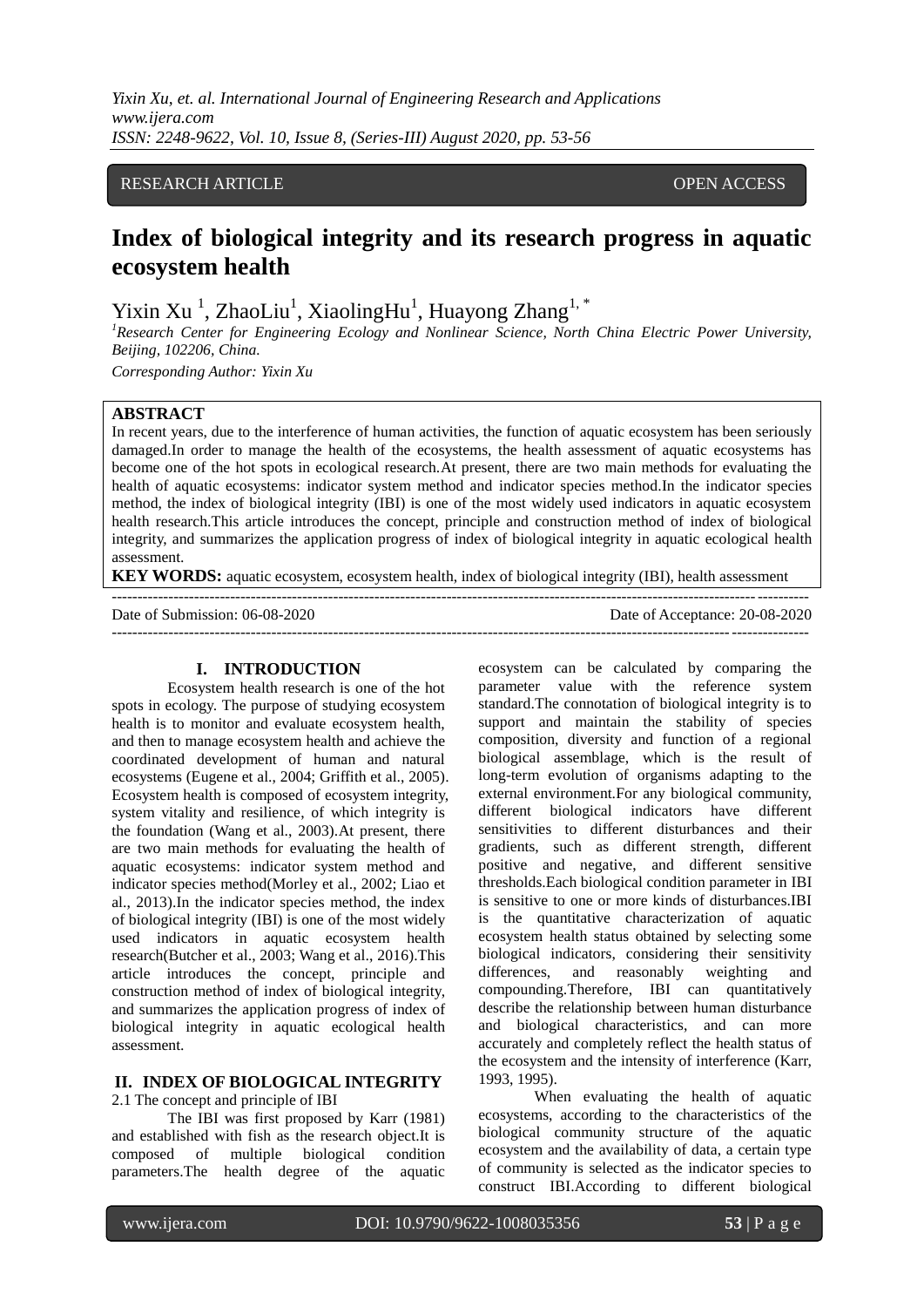groups, IBI can be divided into fish-index of biological integrity (F-IBI), benthic-index of biological integrity (B-IBI), plankton-index of biological integrity (P-IBI), alga-index of biological integrity (A-IBI) and aquatic plants-index of biological integrity (AP-IBI) etc.At present,fish-index of biological integrity (F-IBI) (Chun et al., 1996; Pei et al., 2010) and benthic-index of biological integrity (B-IBI) (Kerans et al., 1994; Cao et al., 2010) are the most mature and widely used.

#### 2.2 The construction method of IBI

The construction methods of IBI are becoming more and more rigorous, and the main processes include (Liao et al., 2013; Fore et al., 1996; Kesminas et al., 2000): 1)According to the selected biological groups and their community characteristics in the study area, the candidate biological status parameters were determined in the index database. 2) Reference condition (RC, generally purely natural or near-natural sites) and interference points (sample points that have been subjected to various interferences such as point source and non-point source pollution) are selected. The parameters of candidate indexes were measured or calculated, and the correlation analysis was carried out. Metrics were selected from them according to the principle of mutual independence.3) Determine the index value of each parameter and the calculation method of IBI, and calculate the IBI value of reference point and interference point respectively. 4) The scoring standard of IBI were established. 5) Through the comparison of independent data, the IBI is verified and revised to determine the effectiveness of the IBI method.

Candidate biological condition parameter indicators are very important for the construction of IBI, and different candidate biological condition parameter indicators are selected according to the characteristics of different research areas.The main consideration when selecting candidate biological condition parameter indicators is that the result of the number of species indicator is more than 5, the difference between the sampling points of the percentage indicator is greater than 10%, and the indicator is not 0 for 90% of the sampling points. The indicator should try to cover all indicator types.The basic principle for selecting metrics from candidate indicators is "wide distribution, weak correlation, and good sensitivity (Borja et al., 2008). The division of evaluation standards is the key to the evaluation of IBI, and there is no unified classification standard.Most studies use the 25% quantile of the IBI value distribution of the reference point as the health evaluation standard.If the IBI value of a point is more than 25% quantile value, it means that the

interference of the point is very small and it is healthy; for the distribution range of the value of the less than 25% quantile, three equal scores are used to represent three health levels: general, poor and extremely poor (Zhang et al., 2007).

## **III. THE APPLICATION OF IBI**

IBI has been widely used in water ecological science research, resource management, policy and law formulation, etc.At present, the focus of biological assessment of water quality has shifted to assessment of aquatic ecosystem health, and the core of which is IBI assessment.IBI first used fish as indicator organisms to evaluate river health. This method has been recognized by many researchers and applied it to other types of organisms.At present,fish-index of biological integrity (F-IBI) and benthic-index of biological integrity (B-IBI)are the most mature and widely used.F-IBI was first used in streams and rivers in the Midwest of the United States.At present, F-IBI is widely used all over the world.PONT et al. (2006) developed a set of F-IBI aquatic ecological evaluation model for the European continent based on the European Water Framework Directive (EWFD) issued in 2004.The model emphasizes the functional attributes of organisms and weakens the attributes of species, and distinguishes the impact of natural factors and human factors on the environment.Oberdorff and Hughes (1992) used F-IBI to evaluate the impact of human disturbance on stream ecosystems in the Seine River Basin in France.Ganasan and Hughes (1998) used the F-IBI to evaluate the health status of the polluted Khan and Kshipro rivers in India.Zhu et al. (2004) calculated the F-IBI values for four shallow lakes in the middle reaches of the Yangtze River in 1964, 1981, 1993, and 1998.According to the change trend of F-IBI values, it was considered that the water ecological health was declining continuously.The results of F-IBI calculated by Liu et al. (2010) for four lakes from 2003 to 2008 are similar, which proves that the ecosystem service function of the upper reaches of the Yangtze River continues to decline.

The B-IBIwas first proposed by Kerans and Karr (1994) and is the most widely used biological integrity index.Fore et al. (1996) established B-IBI to evaluate the health status of second to fourth grade rivers in southwestern Ohio.Klemm et al. (2003) constructed B-IBI and evaluated the health status of streams in the mid-Atlantic plateau.Silveira et al. (2005) constructed B-IBI and evaluated the health status of rivers in Southeast Brazil. Rossano (1995) used B-IBI to evaluate the health of Osaka stream ecosystem. Wang et al. (2005) established B-IBI to evaluate the health status of streams in Huangshan Mountain, Anhui Province.The results showed that B-IBI was negatively correlated with water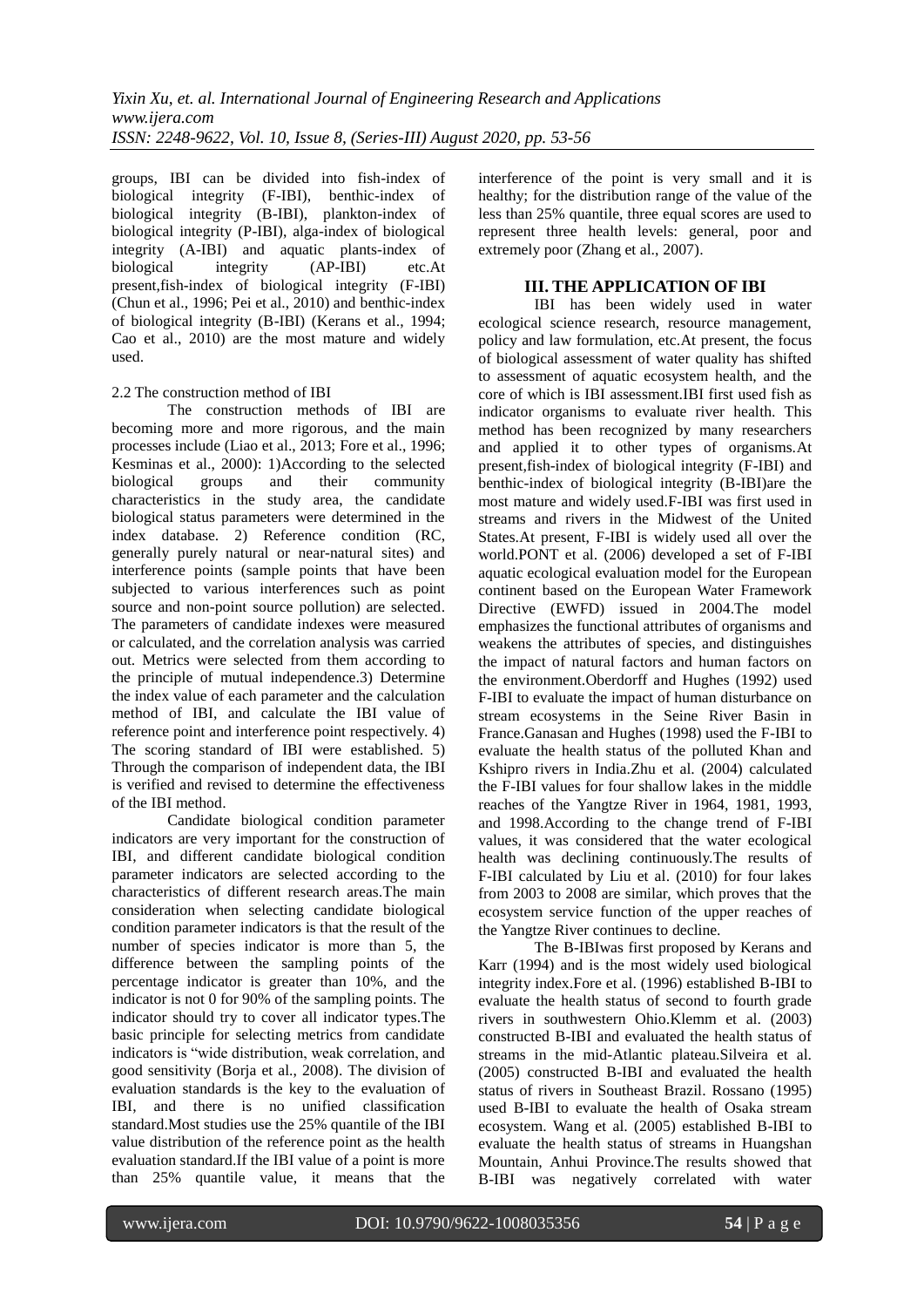conductivity, but positively correlated with habitat index.

### **IV. CONCLUSIONS**

Any changes in the aquatic ecosystem will affect the physiological functions, species richness, population density and community structure of aquatic organisms.Therefore, IBI can not only reveal the health status and structure of aquatic ecosystem, but also reflect the ecosystem function, and evaluate the impact of human activities.Therefore, IBI method is an important means to evaluate the health status of aquatic ecosystem.The construction of IBI is gradually mature on the theoretical basis and technical methods.However, due to the complexity of water ecosystem structure and the richness of functions, there are still some problems in the theory basis and construction method of IBI, which needs further research.

## **ACKNOWLEDGEMENTS**

The authors would like to acknowledge with great appreciation for the support provided by the Chinese National Major Science and Technology Program for Water Pollution Control and Treatment (No. 2017ZX07101-002) and the Chinese Fundamental Research Funds for the Central Universities (No. 2017MS065).

#### **REFERENCES**

- [1]. Boria A., Dauer D. M. 2008. Assessing the Environmental Quality Status in Estuarine and Coastal Systems: Comparing Methodologies Indices. Ecological Indicators, 8(4): 331-337.
- [2]. Butcher J. T., Stewart P. M., Simon T. P. 2003. A benthic community index for streams in the northern lakes and forests ecoregion. Ecological Indicators, 3(3):181-193.
- [3]. Cao Y. X., Zhang J., Cai D. S. 2010. Lijiang River health assessment using a benthos index of biotic integrity for invertebrate. Water Resources Protection, 26(2): 13-19. (in Chinese)
- [4]. Chun K., Weaver M. J., Deeqan L. A. 1996. Assessment of fish communities in New England embayments: Application of the estuarine biotic integrity index. Biological Bulletin, 191: 320-321.
- [5]. Eugene A. S., Oh I. H. 2004. Aquatic ecosystem assessment using exergy. Ecological Indicators, 4(3):189-198.
- [6]. Fore L. S., Karr J. R., Wisseman R. W. 1996. Assessing Invertebrate Responses to Human Activities: Evaluating Alternative Approaches. Journal of the North American Benthological Society, 15(2): 212-231.
- [7]. Ganasan V., Hughes R. M. 1998. Application

of an index of biological integrity (IBI) to fish assemblages of the rivers Khan and Kshipra (Madhya Pradesh), India. Freshwater Biology, 40: 367-383.

- [8]. Griffith M. B., Hill B. H., Mccormick F. H., et al. 2005. Comparative application of indices of biotic integrity based on periphyton, macroinvertebrates, and fish to southern Rocky Mountain streams. Ecological Indicators, 5(2):117-136.
- [9]. Karr J. R. 1981. Assessment of biotic integrity using fish communities. Fisheries, 6(6): 21-27.
- [10]. Karr J. R. 1995. Ecological integrity and ecological health are not the same / / Schulze P, ed. Engineering within Ecological Constraints. Washington DC: National Academy Press, 97-109.
- [11]. Karr J. R. 1993. Defining and assessing ecological integrity: Beyond water quality. Environmental Toxicology and Chemistry, 12: 1521-1531.
- [12]. Kerans B. L., Karr J. R. 1994. A benthic index of biotic integrity (B-IBI) for rivers of the Tennessee Valley. Ecological Applications, 4: 768-785.
- [13]. Kesminas V., Virbickas T. 2000. Application of an Adapted Index of Biotic Integrity to Rivers of Lithuania. Hydrobiologia, 422: 257-270.
- [14]. Klemm D. J., Blocksom K. A., Fulk F. A. 2003. Development and evaluation of a macroinvertebrate biotic integrity index (MBII) for regionally assessing Mid-Atlantic Highlands streams. Environmental Management, 31: 656-670.
- [15]. Liao J. Q., Huang Y. 2013. Research progress on using index of biological integrity to assess aquatic ecosystem health. Chinese Journal of Applied Ecology, 24(1): 295-302. (In Chinese)
- [16]. Liu M. D., Chen D. Q., Duan X. B., et al. 2010. Assessment of Ecosystem Health of Upper and Middle Yangtze River Using Fish-index of Biotic Integrity. Journal of Yangtze River Scientific Research Institute, 27(2): 1-6. (In Chinese)
- [17]. Morley S. A., Karr J. R. 2002. Assessing and restoring the health of urban streams in the Puget Sound Basin. Conservation Biology, 16(6):1498-1509.
- [18]. Oberdorff T., Hughes R. M. 1992. Modification of an index of biotic integrity based on fish assemblage to characterize rivers of the Seine Basin, France, Hydrobiologia, 228: 117-130.
- [19]. Pei X. J., Niu C. J., Gao X., et al. 2010. The ecological health assessment of Liao River Basin, China, based on biotic integrity index